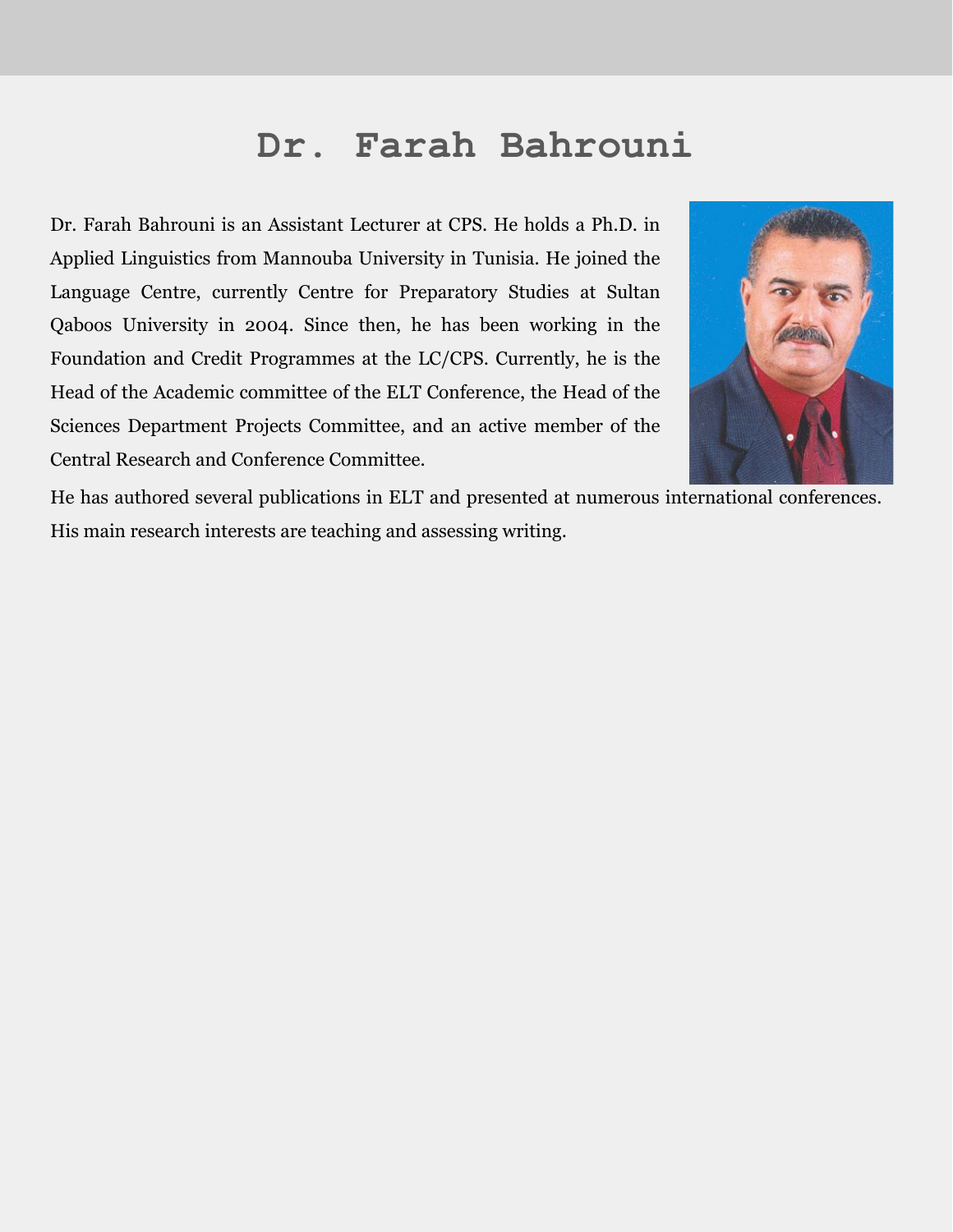- Bahrouni, F. (2015). Writing Assessment: A Pedagogical Perspective on Variations and Dichotomies. In R. Al-Mahrouqi, R., V. S. Thakur, & A. Roscoe. Ed. Methodologies for Effective Writing Instruction in EFL and ESL Classrooms. Ch. 19. (327 – 352).
- Bahrouni, F. (2014) Empirical Development of Rating Scales to Assess FPE Students' Writing. Unpublished Final Report. Project: IG/LAN/LANG/13/01 Deanship of Research. SQU
- Bahrouni, F. (2013). Impact of Empirical Rating Scales on EFL Writing Assessment. In S. Al-Busaidi, & V. Tuzlukova. General Foundation Programmes in Higher Education in the Sultanate of Oman. Mazoon Press & Publishing, Muscat.

- Bahrouni , F. & Tuzlukova , V. (2019 ) Investigating teachers and students' perceptions of written corrective feedback in the context of tertiary education in Oman. Language Testing in Focus. 2019, Vol. 1, 1-17
- Bahrouni, F. (2016) Using Multi-Facet Rasch Model (MFRM) in Rater- Mediated Assessment. Journal of Teaching English for Specific & Academic Purposes. Vol.4, No1, Special Edition. University of Nis, Serbia
- Bahrouni, F. (2008). Seven Principles to help our EFL Students out of the Vocabulary Dilemma. LC Forum. Sultan Qaboos University
- Bahrouni, F. (2006). Using the Internet to Enhance Second Language Learning. LC Forum. Sultan Qaboos University